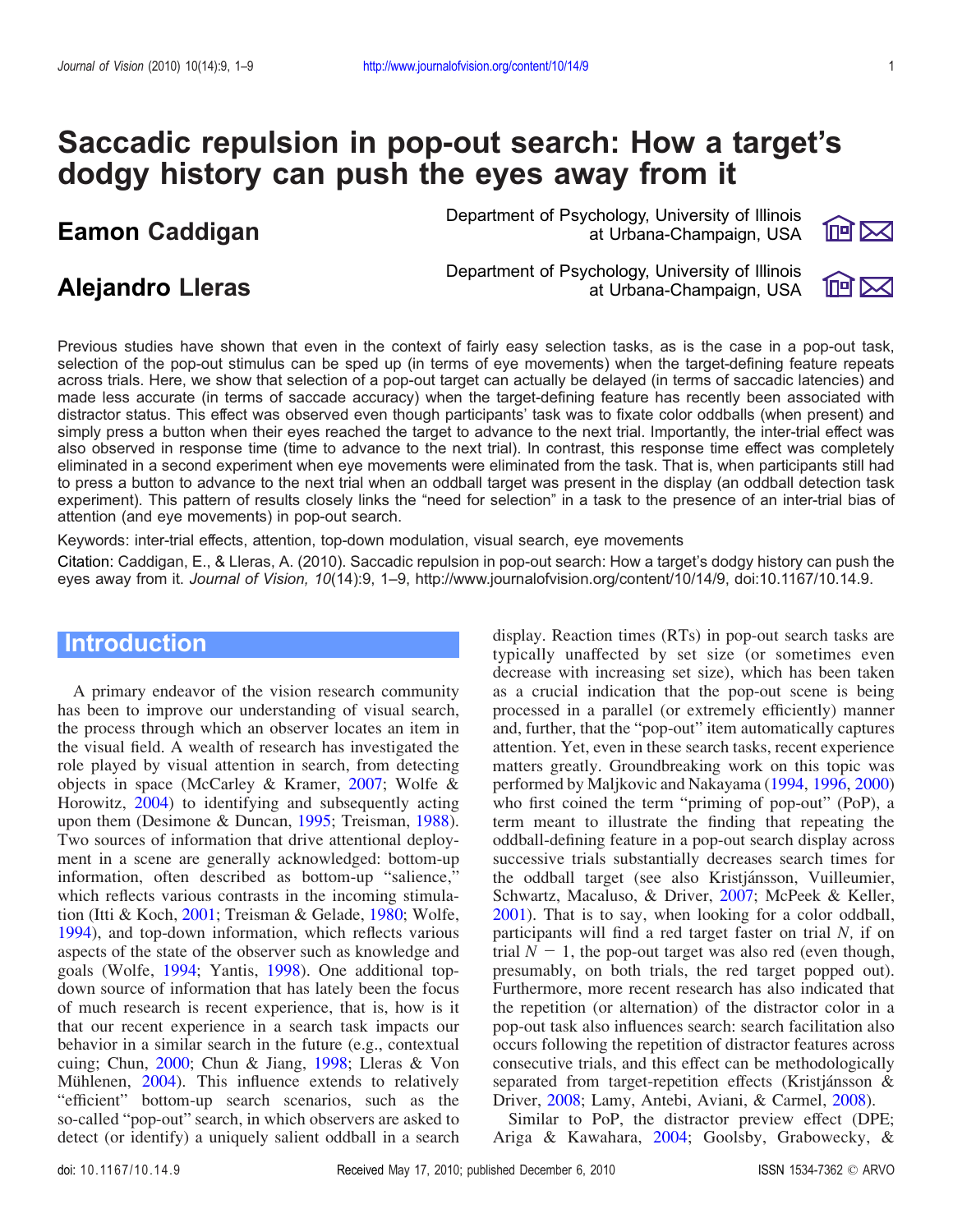Suzuki, [2005;](#page-7-0) Lleras, Levinthal, & Kawahara, [2009](#page-8-0)) also describes an inter-trial effect on pop-out search. The DPE is observed when target-absent trials are interleaved with target-present trials in an oddball search task, just like the one used in PoP experiments. Crucially, the DPE refers to the inter-trial effect that arises when a target-present trial follows a target-absent trial, and more specifically, it is a relative slowing down in RT when the color of the current target is the same as that of the distractors on the preceding target-absent trial, and a relative speeding up in RT when the current distractors are of the same color as the distractors in the preceding target-absent trial (Figure 1), compared to a baseline condition where the color in the target-absent display is not used in the targetpresent display. For example, consider what happens following a target-absent trial in which all items are red. If the target on the next trial is red (target-color previewed condition), participants will be slow to identify the target. If, on the other hand, the target is green and accompanied by red distractors (distractor-color previewed condition), participants will be faster at identifying the target, compared to a neutral condition in which neither target color nor distractor color had been seen on the previous trial. In a recent study of conjunction search, in which viewers must integrate information from two stimulus dimensions, participants were again slower to respond on a target-present trial preceded by a target-absent trial if the target had been viewed on the preceding trial (Kristjánsson & Driver,  $2008$ ), suggesting that distractor repetition effects may be beneficial in situations beyond mere "pop-out" search tasks.

It is important to distinguish the DPE and PoP phenomena. At a theoretical level, many PoP studies have proposed that the effect reflects a bias to moving attention toward a recently selected feature (e.g., Huang, Holcombe, & Pashler, [2004](#page-7-0); Kristjánsson et al., [2007](#page-7-0); Maljkovic &

Nakayama, [1994](#page-8-0); Wolfe, Butcher, Lee, & Hyle, [2003\)](#page-8-0). That is, the emphasis is on the repetition of the target feature across trials (but see Kristjánsson & Driver, [2008;](#page-7-0) Lamy et al., [2008](#page-7-0) who more fully incorporate a role of distractor effects on PoP). In contrast, the DPE is proposed to reflect a bias toward keeping attention away from recently "failed" (distracting) features (Lleras, Kawahara, & Levinthal, [2009](#page-8-0)). At a methodological level, the DPE also affords the possibility to study attentional biases that apply to just one feature (or visual category) at a time, whereas in PoP two potential biases might arise on any given trial (one associated with the target feature and one with the distractor feature). Finally, at an empirical level, it is also the case that identical stimuli do not always give rise to both PoP and DPE. That is, a DPE can be observed with stimuli that fail to produce PoP effects (Ariga & Kawahara, [2004;](#page-7-0) Lleras, Beck, & Levinthal, [in preparation\)](#page-8-0).

Previous research has already established that repetition of a pop-out feature across consecutive trials affects the deployment of eye movements. Becker ([2008\)](#page-7-0) found that repeating the pop-out feature across consecutive trials reduces the time required by human participants to fixate the pop-out the second time around. Bichot and Schall [\(2002\)](#page-7-0) observed the same effect in monkeys. These authors also measured neuronal activity in the frontal eye fields and found evidence of increased target discriminability when the pop-out feature was repeated. In sum, in PoP one observes an "attraction" effect of the repeated pop-out feature on eye movements: when the pop-out feature repeats across successive trials, the eyes find the target faster the second time around. Here we investigated whether and how the DPE influences eye movement behavior. We recorded eye movements while participants performed an oddball search task likely to elicit a DPE. Importantly, we compared two conditions. In [Experiment 1,](#page-2-0) participants were asked to simply fixate the





Figure 1*.* An example of the trial sequences in which the distractor preview effect (DPE) is observed. On the left, a trial in which the target color is red follows a target-absent trial with red objects (target-color previewed), resulting in slower and less accurate performance. On the right, a trial with a green target appears after a target-absent trial with red objects (distractor-color previewed), leading to faster and more accurate responses.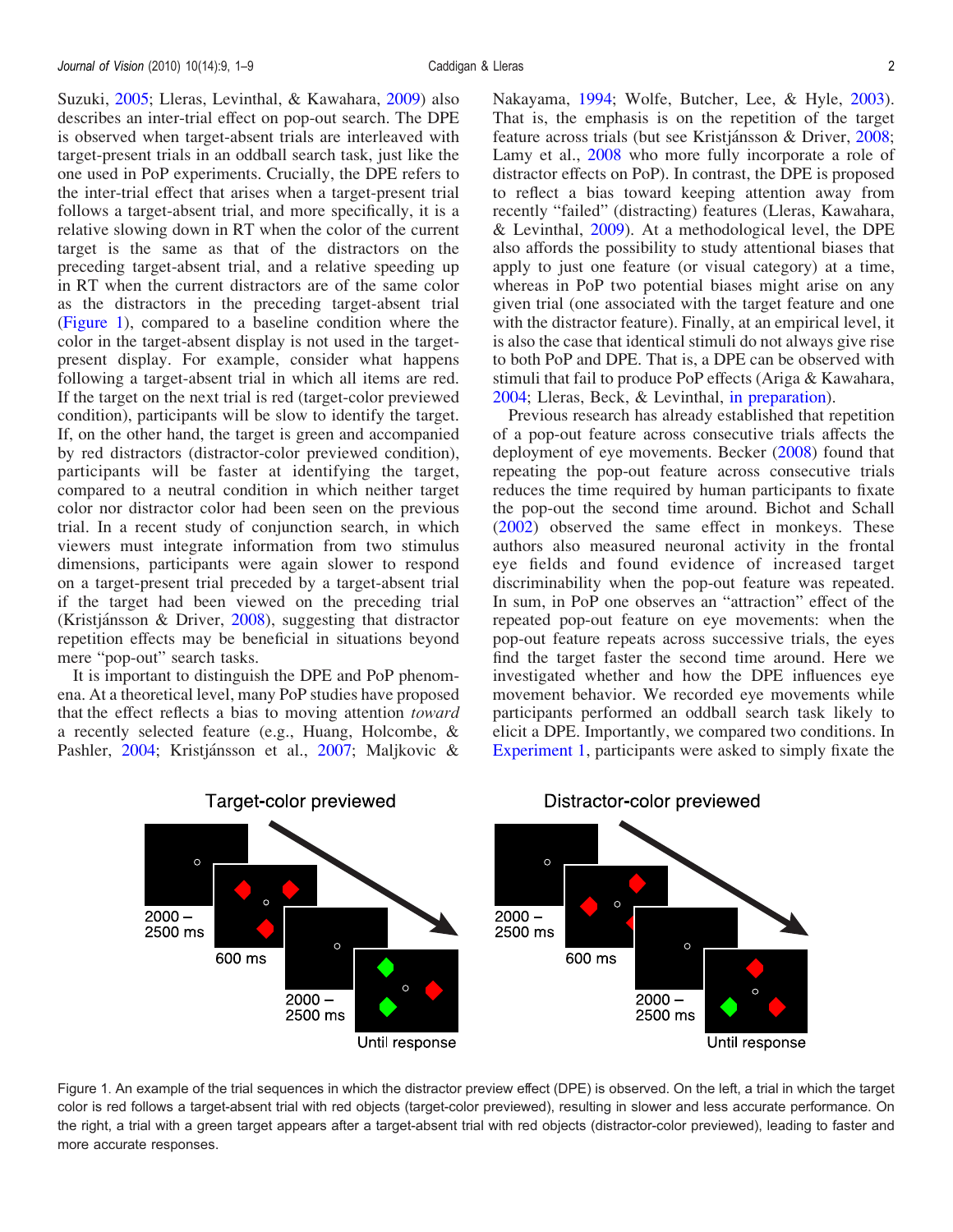<span id="page-2-0"></span>oddball item (when present) in the display, whereas in [Experiment 2](#page-3-0), participants were asked to maintain gaze at fixation and merely detect the presence (or absence) of an oddball in the periphery. To preview, our results show that observers have a measurable difficulty in fixating targets when targets are of the same color as the distractors in the preceding target-absent trial. That is to say, we observed a form of "repulsion" effect on eye behavior, whereby eyes initially tend to stay away from the feature that defined the preceding target-absent trial. Analogous to the DPE observed on overall RTs, this repulsion bias on eye movements seemed inextricably linked to the act of selection: when fixation of the oddball was not required in the task ([Experiment 2](#page-3-0)), no such inter-trial effects were observed.

# Experiment 1

In typical DPE tasks, participants are asked to find an oddball target along one feature dimension (say color) and then report a second feature about this target that belongs to an orthogonal (i.e., uncorrelated) feature dimension (say shape). It is in this task context that the DPE is measured, as the difference in response time (RT) between target-color previewed and distractor-color previewed conditions (Ariga & Kawahara, [2004;](#page-7-0) Goolsby et al., [2005;](#page-7-0) Lleras, Levinthal et al., [2009\)](#page-8-0). That said, if the DPE truly reflects biases in the deployment of attention, it should be observed independently of the response dimension (and response task). In fact, it should be observed prior to the start of any form of response selection in a trial, yet it ought to critically depend on whether or not a stimulus is selected by attention in the first place (see Lleras, Kawahara, Wan, & Ariga, [2008](#page-8-0)). That is, one should be able to observe a DPE when participants are merely asked to fixate the oddball item in the search display, given that successful foveation requires attentional selection of the to-be-fixated stimulus (Hoffman & Subramaniam, [1995](#page-7-0)), irrespective of what action participants should produce once the target has been selected. In Experiment 1, we tested this hypothesis with a purely "selection" task. Participants were required to fixate a color singleton, when one was present, and then press a button to complete the trial. Thus, unlike previous DPE studies, here we did not ask participants to inspect the target (after selection) and report a second attribute of this object but simply to visually select the oddball. We expected to observe RT differences in the time to terminate the trial, in accordance with the DPE, but, further, we expected to see a difference in the eye movement patterns between conditions: participants should exhibit some degree of difficulty in fixating targets in the target-color previewed trials, compared to distractor-color previewed trials.

#### Methods

The stimuli and trial sequencing used in the current experiments are based on those used by Goolsby et al. [\(2005\)](#page-7-0) and were generated using VisionEgg (Straw, [2008\)](#page-8-0). Each display consisted of three diamonds, arranged at equal intervals along an imaginary isoacuity ellipse centered at fixation. The diamonds could be either red or green and were missing a corner on the left or right side. On target-absent trials, all diamonds on the display were of the same color, and on targetpresent trials, one diamond was of a different color from the other two: this oddball-colored diamond was the target. Experimental sessions consisted of 5 blocks of 64 trials each. Each trial began with the presentation of a fixation point at the center of the screen, followed by a variable interval of 2000–2500 ms, itself followed by the onset of the search display. Target-absent displays were presented for 600 ms (no response required), whereas target-present displays remained visible until the participant's response.

Participants were instructed to respond by directly gazing at the color singleton, when one was present, and pressing a button immediately afterward. They were also instructed to maintain fixation at the center of the screen during target-absent trials. Gaze location was recorded for the duration of the trial using an EyeLink 1000 system (SR Research), and a drift correction procedure was performed between blocks of trials to ensure an accurate recording of eye position. Two experimental conditions were of particular interest, as determined by the relation between two consecutive trials: the "distractor-color previewed" condition, when the color of items in the target-absent display coincided with the color of the distractors in the following targetpresent display; and the "target-color previewed" condition when the color of items in the target-absent display coincided with the color of the target in the following target-present display.

The trial sequence was generated for each participant by concatenating 10 sets of 32 trials; each set consisted of 8 pairs of trials (a red or green target-absent or targetpresent trial, followed by a red or green target-present trial) randomly interleaved with 8 additional target-absent trials (4 red and 4 green) and 8 target-present trials (4 red and 4 green targets). This random process resulted in an average of 83 trials of interest for each participant, with on average about 40 "target-color previewed" trials and 43 "distractor-color previewed" trials. Trials were excluded from analysis if the participant blinked, failed to fixate the center point prior to search array onset, or failed to saccade to any display items on target-present trials. There was no significant difference in the average number of trials excluded per subject between the target-color and distractor-color previewed conditions  $(11.45 \text{ vs. } 12.91, t(11) = 1.99, p > 0.05).$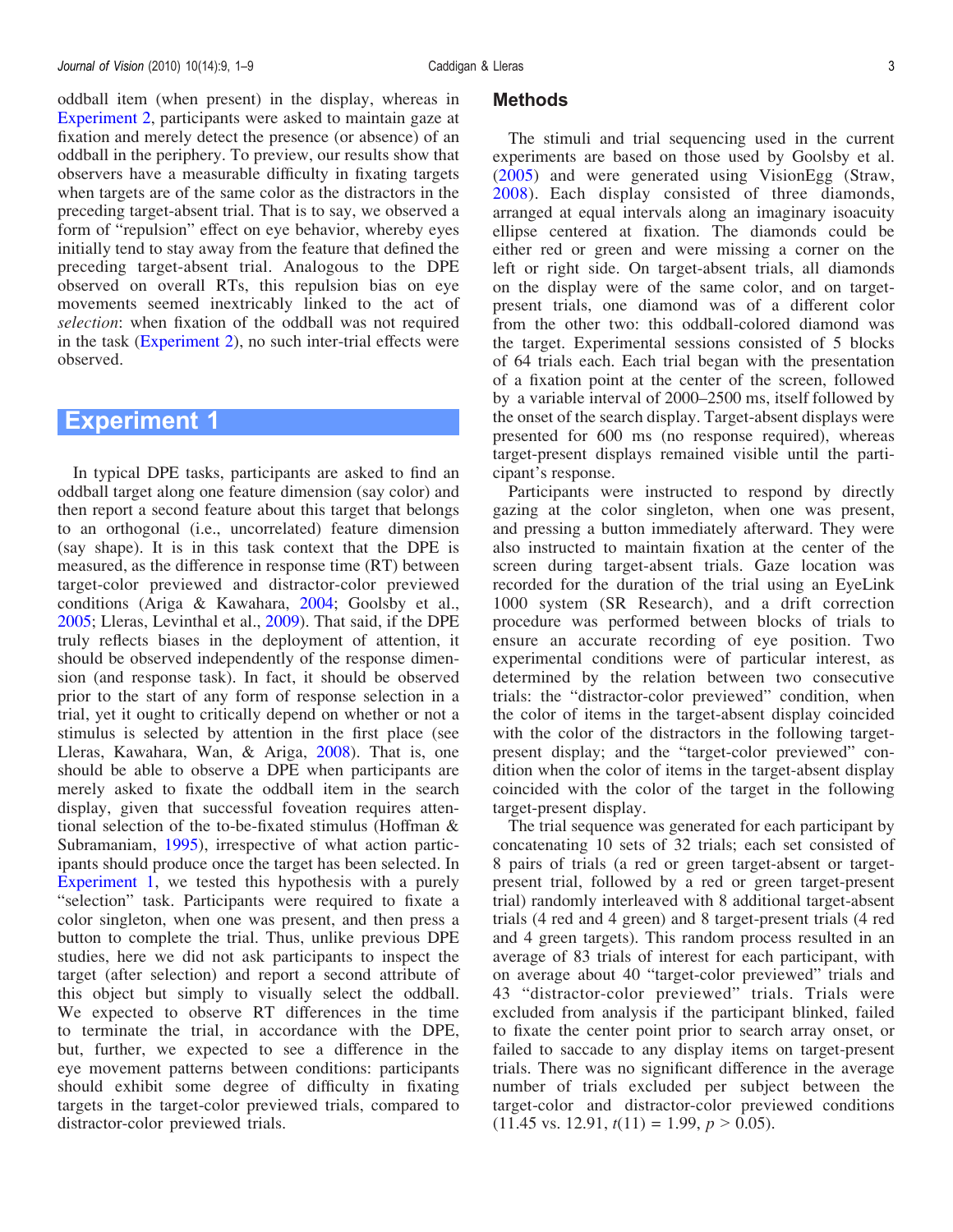#### <span id="page-3-0"></span>**Results**

Participants' button-pressing accuracy was perfect; with both a mean hit rate of and correct rejection rate of 100%, which is not surprising given the ease of the task. As in previous studies of the DPE, response times (measured here by button presses to terminate the trial) to target-color previewed and distractor-color previewed trials showed a substantial difference, with participants pressing the "target-present" button 56 ms slower in the target-color previewed condition (746 ms) than in the distractor-color previewed condition (690 ms),  $t(10)$  = 5.42,  $p < 0.01$ . A similar difference was found between conditions in terms of saccade latencies—defined as the time between search array onset and the first saccade away from fixation with a magnitude greater than 2 degrees of visual angle, a velocity greater than 30 degrees/s, and acceleration over  $8000$  degrees/s<sup>2</sup>: participants initiated their eye movements 24 ms slower in the target-color previewed condition than in the distractorcolor previewed condition (356 ms vs. 332 ms;  $t(10) =$ 3.77,  $p \le 0.01$ ). Additionally, the accuracy of this initial saccade was much worse on target-color previewed trials. To compute saccade accuracy, we defined region of interests in the search displays as regions subtending 2 degrees of visual angle around each item. As such, only 72% of first saccades in the target-color previewed condition landed in the target region of interest, compared to 88% of saccades on distractor-color previewed trials,  $t(10) = -3.22$ ,  $p < 0.01$ . In fact, on target-color previewed trials, observers directed a saccade to a distractor region prior to fixating the target region on 12% of trials, compared to only 2% of trials on distractor-color previewed trials,  $t(10) = 5.98$ ,  $p < 0.01$ . The difference in saccade latencies remained significant when only those trials in which the first saccade correctly landed on the target were considered (372 ms vs. 335 ms;  $t(10) = 4.42$ ,  $p \le 0.05$ ).

Saccade latencies and accuracies were also analyzed for evidence of priming of pop-out (PoP). The second of two consecutive target-present trials were compared for the cases in which the target-defining color remained the same (e.g., a red target was present on two trials in a row) or switched (e.g., a green target was present on a trial following a trial containing a red target). In a replication of previous work investigating eye movements and PoP (Becker, [2008](#page-7-0)), saccades during target-feature repeat trials were faster (321 ms vs. 333 ms;  $t(10) = -3.04$ ,  $p < 0.05$ ) and more accurate (83% vs. 72%;  $t(10) = 2.49$ ,  $p < 0.05$ ) than those in target-feature switch trials.

Finally, to assess the relationship between the DPE and PoP, we calculated the correlation of both of these effect sizes across participants. No significant correlation was observed in saccade latency effects  $(r(9) = 0.12, p > 0.1)$ ; however, marginal correlations were obtained for both overall reaction time differences  $(r(9) = 0.55, p \le 0.1)$  and saccade accuracy effects  $(r(9) = 0.54, p < 0.1)$ .

#### **Discussion**

The results of [Experiment 1](#page-2-0) clearly show that the DPE can be observed in the context of a purely selection task, in the sense that there was no processing of the target that was needed other than what was required for localizing it and fixating it. This result indicates that the biases instantiated by the visual system following a target-absent trial strongly affect the process of attentional selection. This bias emerges sufficiently early on during a trial that it even affects saccade latencies to move the eyes away from fixation and, further, impacts the accuracy of those initial saccades. Further, the DPE was still observed in saccade latencies when only trials in which the first saccade correctly landed on the target were considered. This is evidence that the act of preparing an eye movement to the target was more difficult (or more time consuming) on target-previewed trials than on distractor-previewed trials. This is important because it means that a form of "capture" by distractors on target-previewed trials is not responsible for the DPE: that is, one could conceive that on target-previewed trials, distractors may be more salient or more likely to capture attention than on distractorpreviewed trials. If so, participants may move the eyes (or attention) to these distractors prior to redirecting them toward the target (see Hickey, McDonald, & Theeuwes, [2006,](#page-7-0) for an analogous account of within-trial attentional capture). If so, then the DPE (in RTs) would simply reflect a measure of this extra travel time to reach the target after first landing at a distractor. That said, our data clearly argue against such an account. Participants more readily go to distractors on target-previewed trials, not because the distractors are particularly salient (or capturing) but rather because, on target-previewed trials, it is relatively harder to actually move the eyes to the target, as reflected by the longer saccade preparation times on correct-firstsaccade trials.

The presence of a bias in eye movement accuracies and latencies is particularly striking given the very simple nature of the task: fixate a salient color oddball in the periphery, which sits fairly far away from any competing distractors for the eye movement system. Yet, our results show that "selection" of an item (here operationalized as fixation of the item) is sufficient to produce strong intertrial biases of attention, like the DPE. Experiment 2 investigates whether this form of selection is in fact required for the bias to emerge.

### Experiment 2

In this experiment, we used identical displays and procedures as in [Experiment 1](#page-2-0), the only difference being the task participants were asked to perform on the search displays: rather than fixating the oddball (when present),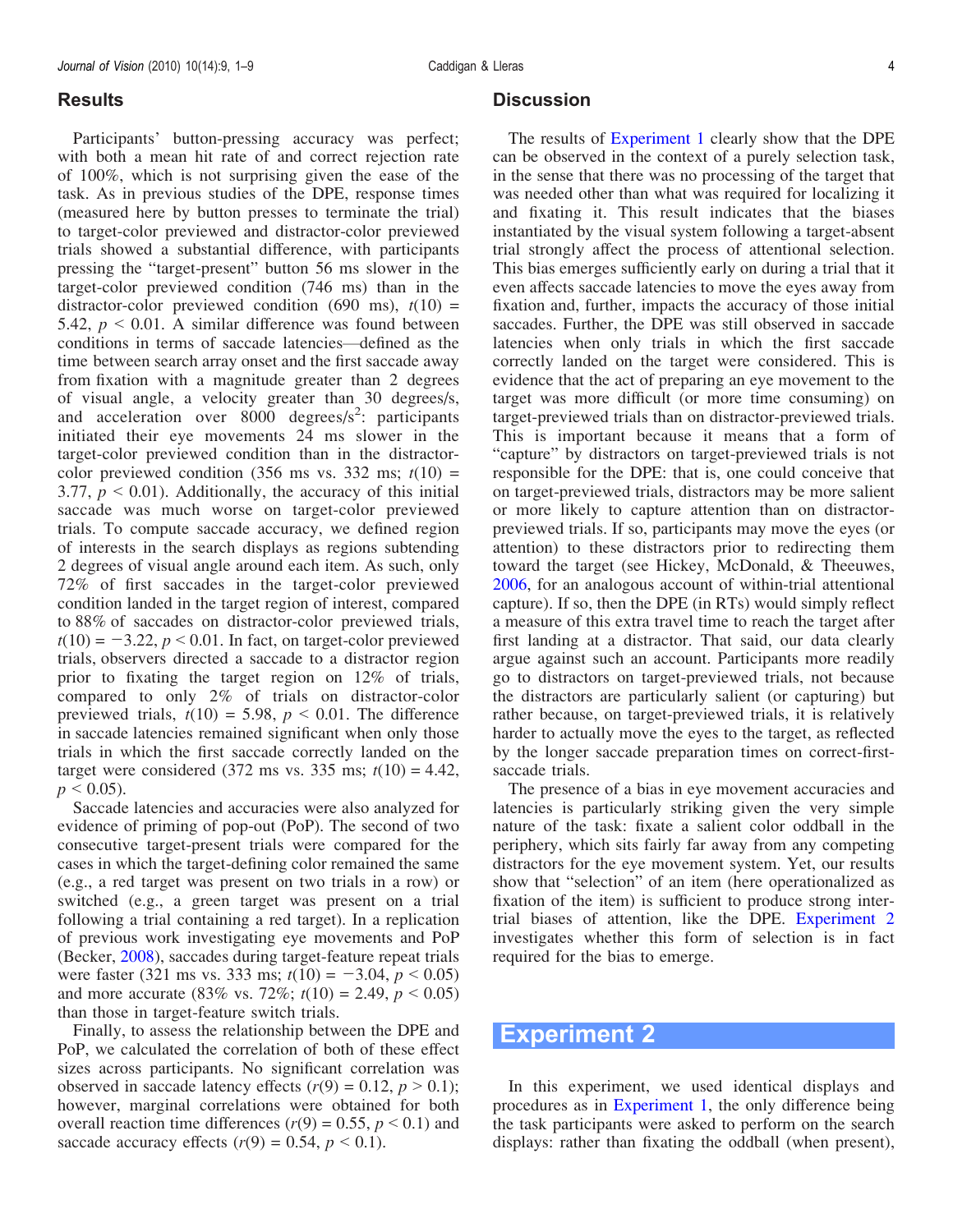participants were simply asked to press a button when they detected the presence of an oddball in the display. In other words, the only difference between [Experiments 1](#page-2-0) and [2](#page-3-0) is whether observers executed ([Experiment 1\)](#page-2-0) or not ([Experiment 2](#page-3-0)) a saccade toward the oddball. Importantly, behavior on target-absent trials was identical in both experiments: keep eyes at fixation and wait for the next trial. Here, we assumed that detection of the oddball could be performed without actually moving attention to the oddball itself, very much in line with the findings of Bravo and Nakayama ([1992\)](#page-7-0), who used very similar displays to ours. We instructed participants to maintain their gaze at fixation throughout the experiment and excluded any trials when they moved their eyes (which happened rarely). If attentional selection is required for the DPE bias to emerge, we would not expect to find it in this experiment where neither eye movements nor presumably attention was directed to the peripheral targets.

#### Methods

The display and trial sequencing used in [Experiment 2](#page-3-0) were identical to those used in the previous experiment. Participants were instructed to respond by pressing a button to indicate the presence of the color singleton when one was present. They were also instructed to maintain fixation at the center of the screen throughout the course of the experiment. Trials were excluded from analysis if the participant blinked or failed to fixate the center point prior to search array onset.

#### Results

Button-pressing accuracy was again high; participants achieved a hit rate of 100% while maintaining a correct rejection rate above 98%. However, no significant reaction time difference was seen between the target-color previewed (534 ms) and distractor-color previewed conditions (531 ms;  $t < 1.00$ ). Participants failed to maintain fixation and made a saccade to an item in the display on less than 1% of the trials in both conditions.

## General discussion

The results of [Experiment 2](#page-3-0) were strikingly different from those of [Experiment 1](#page-2-0), given that the only difference between experiments was the execution of an eye movement toward a peripheral stimulus: when eye movements are required of the task, strong attentional biases emerge that modify performance as a function of recent history with the task, whereas when no eye movements are executed—and detection of oddballs in the periphery is still being performed by the observer—no such experiencedependent attentional biases emerged. Based on these two studies, we can conclude that "selection" is both sufficient and required for DPE biases to emerge.

To better provide a context for the current result, we should also make reference to a third experimental condition that was run in a separate study in our laboratory. In Shin, Wan, Fabiani, Gratton, and Lleras ([2008\)](#page-8-0), we conducted a traditional DPE experiment (find the color oddball and report its identity) but with one important difference: like in [Experiment 2,](#page-3-0) participants were never allowed to move their eyes to the target oddball. This was necessary because we were interested in measuring electrophysiological activity during the DPE task without eye movement artifacts and because we were interested in lateralized brain activity to the target. We examined whether the behavioral DPE mirrored modulations in electrophysiological indices like the N2pc (an index of lateralized attentional selection, see Eimer, [1996\)](#page-7-0) as well as the P1/N1 complex (see Luck, Woodman, & Vogel, [2000](#page-8-0)). Crucial to our current findings, a DPE was observed in that selection task even though participants never moved their eyes to the oddball. To sum up, a DPE emerges when (a) participants are merely asked to select a color oddball in order to fixate it ([Experiment 1\)](#page-2-0) or (b) when they must select a color oddball to report some attribute of it, even in the absence of eye movements (Shin et al., [2008\)](#page-8-0); yet the DPE is absent when participants do not move their eyes to the oddball and are merely asked to detect the presence of the oddball in the periphery ([Experiment 2\)](#page-3-0). Together, these results strongly suggest that the need for selecting a target is necessary and sufficient to produce a DPE. This pattern of results also helps us to rule out the possibility that the DPE is an inhibitory effect that solely resides in the eye movement system. If that were the case, the DPE would not have emerged in Shin et al.'s experiment, where eye movements were not allowed. In other words, the underlying mechanism responsible for the DPE subserves both selection by the eye movement system and selection by the covert attention system.

As for the electrophysiological data in Shin et al.'s [\(2008\)](#page-8-0) study, we found that the N2pc (but no other components) systematically varied by DPE condition such that the N2pc on target-previewed trials was in fact delayed and of smaller magnitude than the N2pc on distractorpreviewed trials. This result provides nice converging evidence that (a) the DPE does affect early selection processes and (b) it can occur even when fixation must be accurately maintained throughout the experiment. Also complementing the current findings, Shin et al. failed to observe any history effects on response selection processes (as indexed by the Lateralized Readiness Potential, an index of response preparation). That is to say, whatever inhibitory effects are present in the DPE, they do not differentially modulate response selection processes. This fits nicely with our present findings because we observed a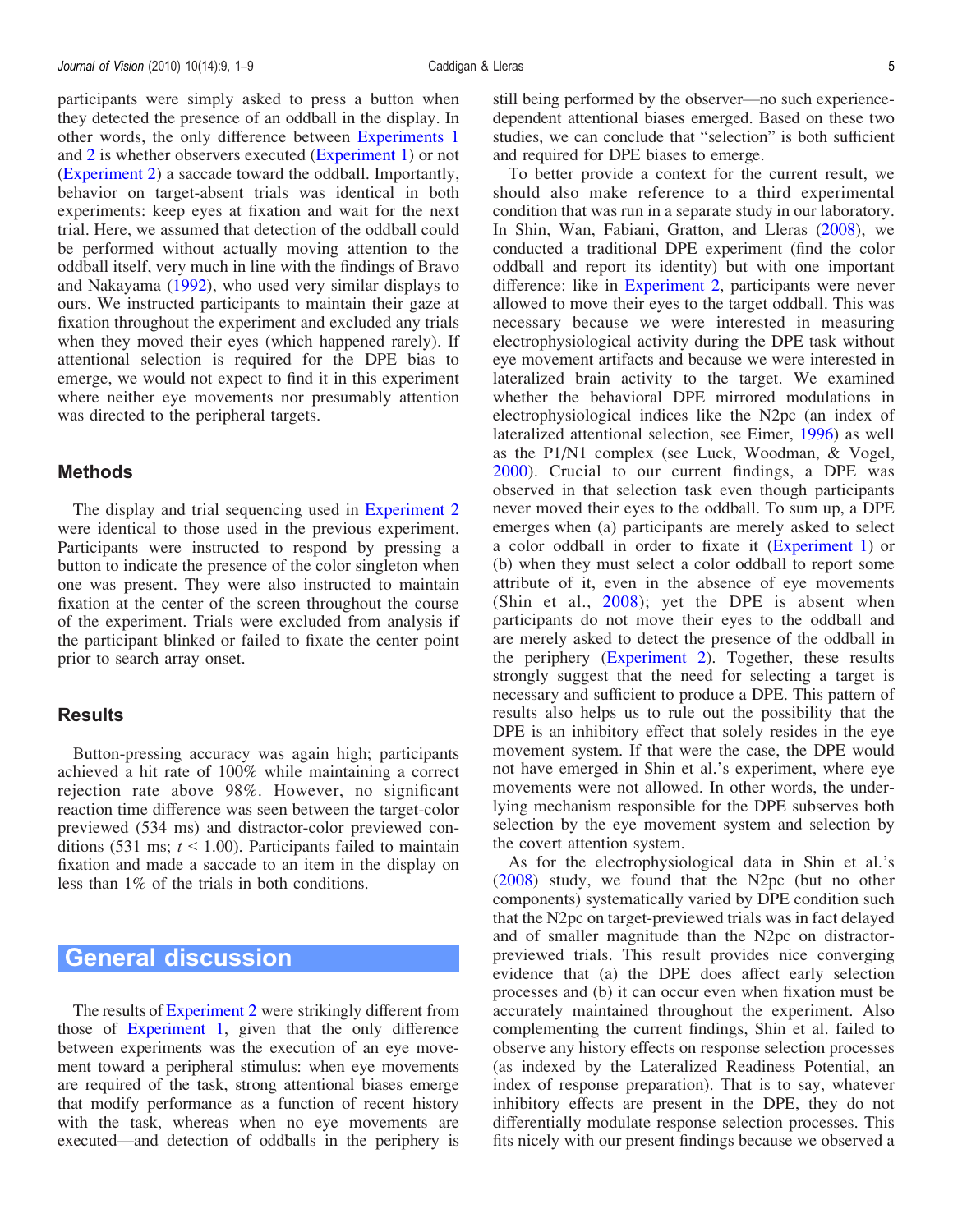normal DPE in [Experiment 1](#page-2-0) in which there was no "response selection stage" per se, only a response execution stage. Overall, all these results place the locus of the DPE effect well before the response selection stage.

We have previously proposed that the DPE reflects a bias to keep attention away from colors, features, or indeed visual categories that have recently been associated with a search failure (Lleras, Kawahara et al., [2009](#page-8-0); Lleras, Levinthal et al., [2009\)](#page-8-0). This proposal puts an emphasis, then, on the "repelling" effect that a visual feature can have on the selection system when it has had a "dodgy" history, that is to say, when it was recently associated with distractor status and with the absence of a target. That is, we believe the DPE is crucially dependent on the fact that on target-absent trials the color of the items in the display becomes associated with the impossibility to complete an act of "selection" (which is what the visual system is set out to do in this task on every trial). This association makes it so that the selection system becomes less willing to select that particular feature in the future. As a result, we expect most of the DPE to be observed on target-previewed trials, when this repelling bias runs exactly counter to the current behavioral goal: the observer is to select that one item attention does not want to select because of its checkered history (e.g., a red target following a target-absent display filled with red items). In contrast, this effect ought to be less pronounced on distractor-previewed trials, insofar as the repelling effect (stay away from, say, red items, when the current distractors are red) is in line with the current behavioral goal. This prediction has been validated multiple times in RT measures (Goolsby et al., [2005](#page-7-0); Lleras et al., [2008](#page-8-0)) but is more strikingly clear in accuracy measures when a temporal search task is used instead of a spatial search task: in Lleras, Kawahara et al. ([2009\)](#page-8-0), participants had to identify a color oddball in an RSVP stream of characters and the results showed a substantial drop in identification accuracy of about 30% on the targetcolor previewed trials compared to neither-color previewed trials, which had almost equivalent levels of performance to the distractor-color previewed trials. This same pattern was observed when visual categories were used as stimuli in the RSVP stream (the task being to identify the categoryoddball item, using letter and numbers as visual categories). Importantly, we have also shown that the DPE bias on temporal search tasks is of the exact same nature as the DPE bias on spatial search tasks (as used in this study): selection biases formed in one type of task transfer almost entirely to the other type of task (Lleras, Levinthal et al., [2009\)](#page-8-0). That is, when spatial and temporal search tasks are randomly interleaved, biases against selecting a color in one type of task affect selection of that same color in the other task (i.e., when a spatial search trial follows a temporal search trial or a temporal search trial follows spatial search task) almost to the same extent that biases formed in the same type of task (when a temporal search trial follows another temporal search trial or when a

spatial search trial follows another spatial search trial). In sum, all this evidence does point in the direction that the DPE is a "repulsion" of attention effect, aimed at keeping attention away from items that are associated with recent failed searches (or failures of selection).

The eye movement behavior of participants in [Experiment 1](#page-2-0) is certainly consistent with the view that the DPE represents an attention repulsion effect, taking eye behavior as a proxy for attention deployment in this task. In contrast, when participants in [Experiment 2](#page-3-0) were required to maintain fixation while detecting target presence in the periphery, no overall response time differences were observed between the target- and distractor-color previewed conditions. Attentional biases in this experiment were either unrelated to recent search history or non-existent. The results of [Experiment 2](#page-3-0) suggest that the DPE is not a "salience"-based effect of recent experience on perception: it is not the case that the target seems more or less salient as a function of search history (being less salient in target-color previewed trials). If so, one would have then expected overall detection RTs in [Experiment 2](#page-3-0) to be influenced by changes in distractor salience across conditions. In other words, merely seeing a display filled with red items does not make a subsequent red target less salient (target-color previewed condition). This result is consistent with previous studies in which a DPE failed to appear in other oddball detection tasks (Lleras, Kawahara et al., [2009;](#page-8-0) Lleras et al., [2008](#page-8-0)) as well as with findings suggesting that the salience of the target itself is unrelated to the DPE (Wan & Lleras, [2010\)](#page-8-0). Modeling work on the DPE further supports these conclusions; recent results suggest that the DPE is due to changes in decision thresholds as opposed to rates of evidence accumulation (Tseng, Glaser, & Lleras, [2010\)](#page-8-0). In plain words, if a pop-out's defining feature has recently been associated with "target absentness" (as in the targetcolor previewed condition of the DPE), selection of that pop-out will be relatively difficult (longer saccadic latencies) and inaccurate (the eyes will be more likely to land away from the target), and this effect reflects attentional biases, not modulations at the perceptual (or encoding) level of the pop-out feature.

It is worth considering the possibility that [Experiments 1](#page-2-0) and [2](#page-3-0) may differ along a dimension other than the presence of "selection" in the task: perhaps selection and detection tasks also differ in terms of what can be considered "behavioral success" at the task. When performing a selection task ([Experiment 1\)](#page-2-0), the goal of which is to select one object in the display, target-absent trials represent a sort of behavioral failure: the environment does not afford selection of a target. Thus, even though the selection system is set and ready to quickly select one oddball on every trial, it cannot execute this goal in the absence of an oddball target. This form of behavioral "failure" might be responsible for creating the attentional bias to stay away from the features associated with the search failure. In contrast, in detection tasks, all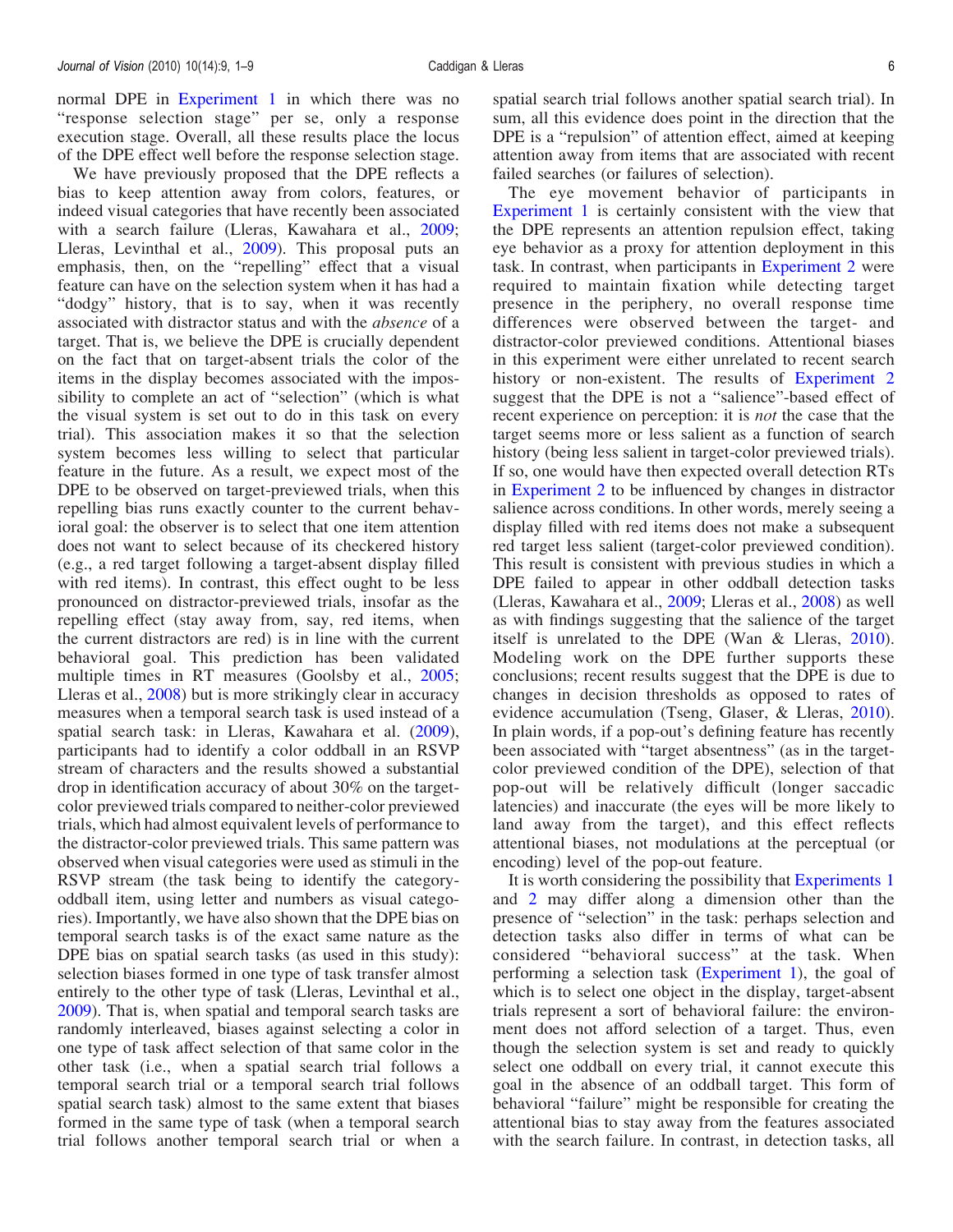trials are a form of behavioral success: whether a target is present or absent, both types of displays are valid inputs to the task goal defined as "detect presence/absence of oddball." Consistent with this possibility is data from Lleras, Levinthal et al. ([2009\)](#page-8-0) showing that the direction of the inter-trial bias (whether target-color previewed trials are slower or faster than distractor-color previewed trials) can be determined by simply changing the task participants perform on target-absent displays: when these become associated with some form of behavioral success, now target-color previewed RTs become faster than distractor-color previewed trials. Krummenacher, Müller, Zehetleitner, and Geyer [\(2009\)](#page-7-0) also recently documented that inter-trial attentional effects can differ greatly by the type of task participants do with the displays (detection vs. identification) in the context of a pop-out task where dimensional priming was studied: in detection tasks, dimensional priming is much stronger than in identification tasks, whereas location priming increases greatly from detection to identification tasks. Overall though, when interpreting the difference between [Experiments 1](#page-2-0) and [2](#page-3-0), we currently favor the more straightforward and more parsimonious account that it is the "need for selection" that drives the difference between the two experiments, particularly, given the background literature on this type of search task (there is a large body of research using these displays in both detection and discrimination tasks, e.g., Bravo & Nakayama, [1992;](#page-7-0) Lleras et al., [2008](#page-8-0); Lleras, Levinthal et al., [2009\)](#page-8-0) and the appeal of subtraction logic: the methodological difference between the experiments (execution or not of eye movement to target) maps well to the underlying theoretical mechanism (need for spatial selection of one location among many).

Lastly, and as mentioned in the [Introduction](#page-0-0) section, the work of Lamy et al. has identified two independent components in PoP (Lamy et al., [2008](#page-7-0)): one component that modulates target activation (driven by the repetition or alternation of the target feature across successive trials) as well as a component that modulates distractor inhibition (driven by the repetition or alternation of distractor features). In their paper, the authors found no significant correlation between these two different components, when measured in isolation. Thus, it is worth asking whether the DPE is in fact the same effect or driven by the same mechanism as the distractor inhibition component measured by Lamy et al. Consistent with a certain degree of independence, we found no significant correlation between an observer's PoP and its DPE on saccadic latencies, though we did find marginal correlations in saccade accuracy and response time. This is not entirely surprising, given that our measure of PoP must include both target and distractor repetition components (our design precluded us from separately evaluating the contributions of these two possible components). Thus, our results seem at least in part consistent with Lamy et al.'s claim that these two sources of attentional biases are independent. In fact, our modeling work also suggest

so: in Tseng et al. ([2010](#page-8-0)), we found that saccadic latencies in a PoP task were best explained by changes to both evidence accumulation rates as well as attentional decision thresholds, $<sup>1</sup>$  $<sup>1</sup>$  $<sup>1</sup>$  whereas saccadic latencies in a DPE task</sup> were entirely accounted for in terms of modulations of the attentional decision thresholds. Moreover, if the distractor repulsion observed in the DPE was identical to the inhibitory component of PoP, it should not be possible for stimuli to elicit a DPE without also showing a PoP; however, early work on the effect identified conditions under which exactly this occurs, such as the selection of a gender oddball face (Ariga & Kawahara, [2004\)](#page-7-0). Our results also show that the saccade latency difference in the DPE is larger in magnitude (24 ms) than that in PoP (12 ms), further suggesting that the former is not a subcomponent of the latter. All that being said, we should also reemphasize that, at a theoretical level, we do not believe that the DPE is merely a "repetition vs. change" effect, as proposed by Lamy et al. That is, the DPE does not arise simply because the feature shared by distractors on one trial became the feature that describes the target on the following trial. Distractor/target status is important. However, we believe that the DPE also occurs partly because the attentional system incorporates the outcome of the trial into its assessment of whether the feature that was viewed during that trial should be sought or averted in the near future. To test that idea, we have run experiments in which we manipulate how the outcome of the interaction with target-absent displays is perceived by the participants (without changing the nature of those displays). When the outcome is perceived as positive (i.e., when the attentional system gets to do what it was set out to do), we observed positive priming across trials: the feature in the targetabsent display now positively primes selection of that feature in the subsequent trial (see Lleras, Levinthal et al., [2009\)](#page-8-0). This corresponds to a complete reversal of the DPE. In sum, we believe that, yes, some of the inhibitory mechanisms that produce distractor repetition effects in situations like PoP are probably similar to the ones that underlie the DPE. That said, we believe that the DPE is sensitive to more than just "search status" (target vs. distractor) and is an effect that incorporates the outcome of the interaction between the attention system and the environment: if a feature is associated with a failure to find and select a target, then a bias against orienting toward that feature is created (this would be the case for distractors in general). If, on the other hand, the feature is associated with a positive "selection" outcome, then a bias to orienting toward that feature may, in fact, be created, in spite of the feature's "distractor" status.

### **Conclusion**

Our study directly adds to the literature on inter-trial effects on selective attention. Whereas previous research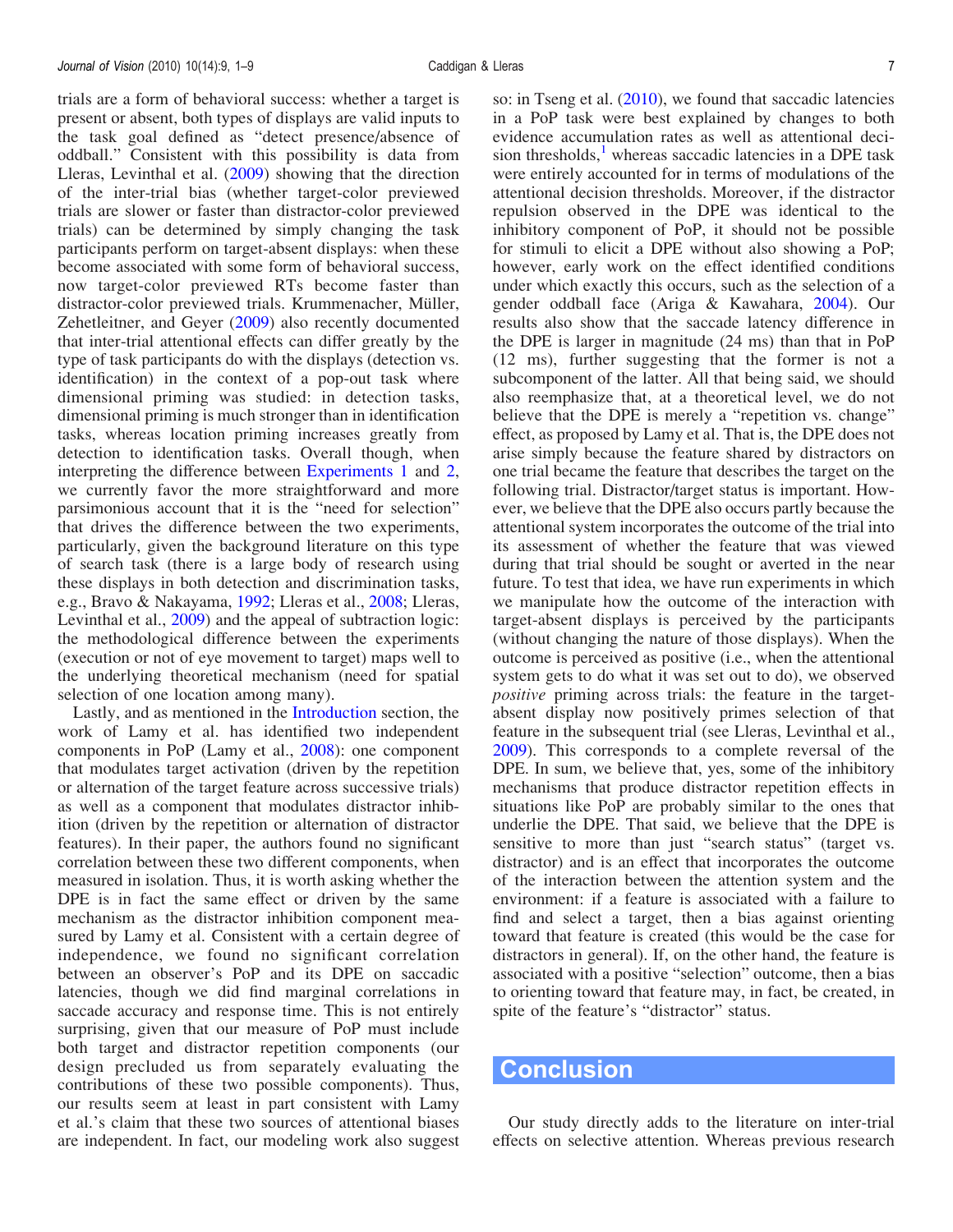<span id="page-7-0"></span>has shown that trial history can positively bias attention and eye movements toward a repeated target (Becker, 2008; Bichot & Schall, 2002), ours is the first study showing that a target's recent history can actually push the eyes away from it, even when the target is quite easy to select in the first place: if a target's defining feature (here color) has recently been associated with the "absence" of a target, the eyes will be slow and less accurate at fixating that target, compared to targets with a relatively "cleaner slate." Further, comparing performance across [Experi](#page-2-0)[ments 1](#page-2-0) and [2](#page-3-0) provides strong evidence that attentional selection is closely intertwined with this inter-trial effect: when selection is required in the task, the inter-trial effect is observed, and when selection does not happen, or is not required to complete the task, the inter-trial effect vanishes. In this way, we are beginning to better understand what it is that "attention remembers" and when it is that attention becomes amnesic.

# Acknowledgments

This work was partly supported by a grant from the National Science Foundation to Alejandro Lleras, award number BCS 07-46586 CAR. We also wish to thank Andrew Logeman for help in collecting data.

Commercial relationships: none. Corresponding author: Eamon Caddigan. Email: ecaddiga@illinois.edu. Address: 603 East Daniel St., Champaign, IL 61820, USA.

# Footnote

<sup>1</sup>The PoP and DPE tasks were identical to the one we used here in [Experiment 1,](#page-2-0) so the confound of target and distractor repetition effects in the PoP measure was also present.

# **References**

- Ariga, A., & Kawahara, J. (2004). The perceptual and cognitive distractor-previewing effect. Journal of Vision, 4(10):5, 891–903, http://www.journalofvision. org/content/4/10/5, doi:10.1167/4.10.5. [\[PubMed\]](http://www.ncbi.nlm.nih.gov/pubmed/15595893?dopt=Abstract) [\[Article\]](http://www.journalofvision.org/content/4/10/5)
- Becker, S. I. (2008). The mechanism of priming: Episodic retrieval or priming of pop-out? Acta Psychologica, 127, 324–39. [\[PubMed](http://www.ncbi.nlm.nih.gov/pubmed/17868628)]
- Bichot, N. P., & Schall, J. D. (2002). Priming in macaque frontal cortex during popout visual search: Featurebased facilitation and location-based inhibition of

return. Journal of Neuroscience, 22, 4675–4685. [\[PubMed](http://www.ncbi.nlm.nih.gov/pubmed/12040074)]

- Bravo, M. J., & Nakayama, K. (1992). The role of attention in different visual-search tasks. Perception & Psychophysics, 51, 465–472. [[PubMed\]](http://www.ncbi.nlm.nih.gov/pubmed/1594436)
- Chun, M. M. (2000). Contextual cueing of visual attention. Trends in Cognitive Sciences, 4, 170–178. [\[PubMed](http://www.ncbi.nlm.nih.gov/pubmed/10782102)]
- Chun, M. M., & Jiang, Y. (1998). Contextual cueing: Implicit learning and memory of visual context guides spatial attention. Cognitive Psychology, 36, 28–71. [[PubMed\]](http://www.ncbi.nlm.nih.gov/pubmed/9679076?dopt=Abstract)
- Desimone, R., & Duncan, J. (1995). Neural mechanisms of selective visual attention. Annual Review of Neuroscience, 18, 193-222. [\[PubMed](http://www.ncbi.nlm.nih.gov/pubmed/7605061?dopt=Abstract)]
- Eimer, M. (1996). The N2pc as an indicator of attentional selectivity. Electroencephalography and Clinical Neurophysiology, 99, 225–234. [\[PubMed](http://www.ncbi.nlm.nih.gov/pubmed/8862112?dopt=Abstract)]
- Goolsby, B. A., Grabowecky, M., & Suzuki, S. (2005). Adaptive modulation of color salience contingent upon global form coding and task relevance. Vision Research, 45, 910–930. [\[PubMed](http://www.ncbi.nlm.nih.gov/pubmed/15644230?dopt=Abstract)]
- Hickey, C., McDonald, J. J., & Theeuwes, J. (2006). Electrophysiological evidence of the capture of visual attention. Journal of Cognitive Neuroscience, 18, 604–613. [[PubMed\]](http://www.ncbi.nlm.nih.gov/pubmed/16768363?dopt=Abstract)
- Hoffman, J. E., & Subramaniam, B. (1995). The role of visual attention in saccadic eye movements. Percep-tion & Psychophysics, 57, 787-795. [\[PubMed](http://www.ncbi.nlm.nih.gov/pubmed/7651803)]
- Huang, L., Holcombe, A. O., & Pashler, H. (2004). Repetition priming in visual search: Episodic retrieval, not feature priming. Memory and Cognition, 32, 12–20. [\[PubMed](http://www.ncbi.nlm.nih.gov/pubmed/15078040?dopt=Abstract)]
- Itti, L., & Koch, C. (2001). Computational modelling of visual attention. Nature Reviews Neuroscience, 2, 194–203. [[PubMed\]](http://www.ncbi.nlm.nih.gov/pubmed/11256080)
- Kristjánsson, Á., & Driver, J. (2008). Priming in visual search: Separating the effects of target repetition, distractor repetition and role reversal. Vision Research, 48, 1217–1232. [\[PubMed](http://www.ncbi.nlm.nih.gov/pubmed/18374961)]
- Kristjánsson, Á., Vuilleumier, P., Schwartz, S., Macaluso, E., & Driver, J. (2007). Neural basis for priming of pop-out revealed with fMRI. Cerebral Cortex, 17, 1612–1624. [\[PubMed](http://www.ncbi.nlm.nih.gov/pubmed/16959868)]
- Krummenacher, J., Müller, H. J., Zehetleitner, M., & Geyer, T. (2009). Dimension- and space-based intertrial effects in visual pop-out search: Modulation by task demands for focal-attentional processing. Psycho-logical Research, 73, 186–197. [\[PubMed\]](http://www.ncbi.nlm.nih.gov/pubmed/19066948)
- Lamy, D., Antebi, C., Aviani, N., & Carmel, T. (2008). Priming of pop-out provides reliable measures of